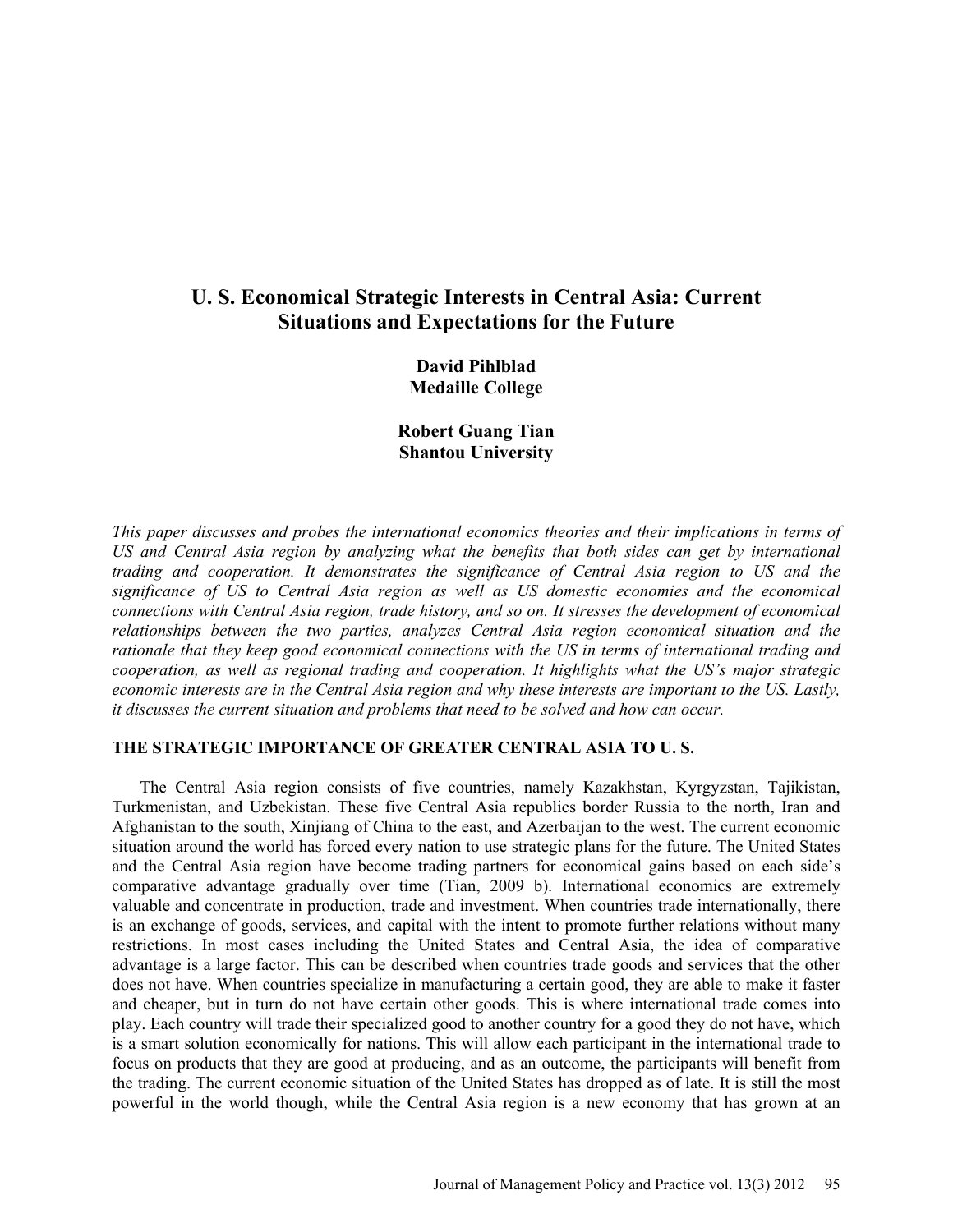amazing rate in the past years. The United States and the Greater Central Asia region have not been economic partners in the past years but in the current time, each needs the other for strategic reasons. The United States looks at the Central Asia regions' abundance in crude oil and resources that they are in great need of, while the Greater Central Asia region sees the United States as the greatest nation in the world whom they can rely on if their economy begins to fall as the rest of the world has done. The international trade partnership of the United States and Central Asia region is based on need, taste, production, income, demand and supply of each economy (Luecke and Rothert, 2006; Tian, 2009 c).

In order for the United States and Central Asia to both benefit from each other as much as possible, it is necessary for the two to open up their borders more and welcome trade and investment from the other. Increased trade with this region of the world will not only allow access to new goods for both sides, but it will also allow both the United States and the Greater Central Asian Republics to become more specialized. Each will no longer need to create products that the other can provide. The Central Asia region with its abundance in natural resources and raw materials will most certainly specialize and export these goods, while the United States has more flexibility. The Central Asia region needs to import many finished goods from the United States that is highly industrialized. This has already slightly started, but needs to go further in order for us, the United States to grow, from an economical standpoint. What referred to above, in terms of trade already having begun are the Trade and Investment Framework Agreement (TIFA). This was an agreement signed in 2004 by the United States and all five Central Asian Republics, which once again are Kazakhstan, the Kyrgyz Republic, Tajikistan, Uzbekistan, and Turkmenistan. However, this is not enough, because as stated in the title of the agreement it is just a framework, something for both sides to build off in the hopes of future growth (Luecke and Rothert, 2006; Marantis, 2009; Tian, 2009 b).

Since TIFA was signed, a few steps have been made in the right direction for increasing our trade and investment with the Central Asia Region, but not nearly, what we had hoped for at this point when signing it back in 2004. As of recent, the United States has looked at what had being done and decided where to make some changes, with better results in mind. One of these changes is going away from a direct regional approach to solving the problems, and instead going forward with each nation individually. In the past five years, the United States has only had group talks with the five Central Asian Republics, which focused on the goals of the region. Starting this year, though, we, the United States, will not only be meeting as a group for the annual TIFA meeting, but also individually with each nation. This can help the United States focus in on what not only needs to be done in the region, but also what can be done in each country, that has its own unique needs. This will allow for the countries that have something to offer the United States that the other countries cannot, to do so. In addition, the United States will obviously have a different agenda with a Kazakhstan, which has a Gross Domestic Product over \$135 billion, versus Kyrgyzstan or Tajikistan, which have GDP's barely over \$5 billion. In order for this idea to work though, it will not only require the Central Asian Republics to comply with our needs, it will also require the United States to change as well. Only, when both sides are willing to compromise will the greatest overall benefits be reaped (CIA, 2009; Luecke and Rothert, 2006; Tian, 2009 c). That being said, if the United States and the Greater Central Asia region are able to work out a good, fair trade system, each side will see great benefits that will boost economies on both sides. A prime example of this happening is through United States investments in the Central Asian Republics. As said by Under Secretary for Political Affairs William J. Burns,

The United States provides technical assistance and training to build vibrant networks of NGOs, increase judicial capacity, and develop municipal government in Central Asia. Our assistance funds the education of journalists and provides civic education to more than 130,000 students in Kazakhstan, Kyrgyzstan, and Tajikistan to help develop the next generation of engaged, active citizens. Such programs generate more accountable and transparent governance. This in turn will lead to greater investment and greater long-term prosperity, which is deeply in the self-interest of our friends in Central Asia and around the world (Burns, 2009).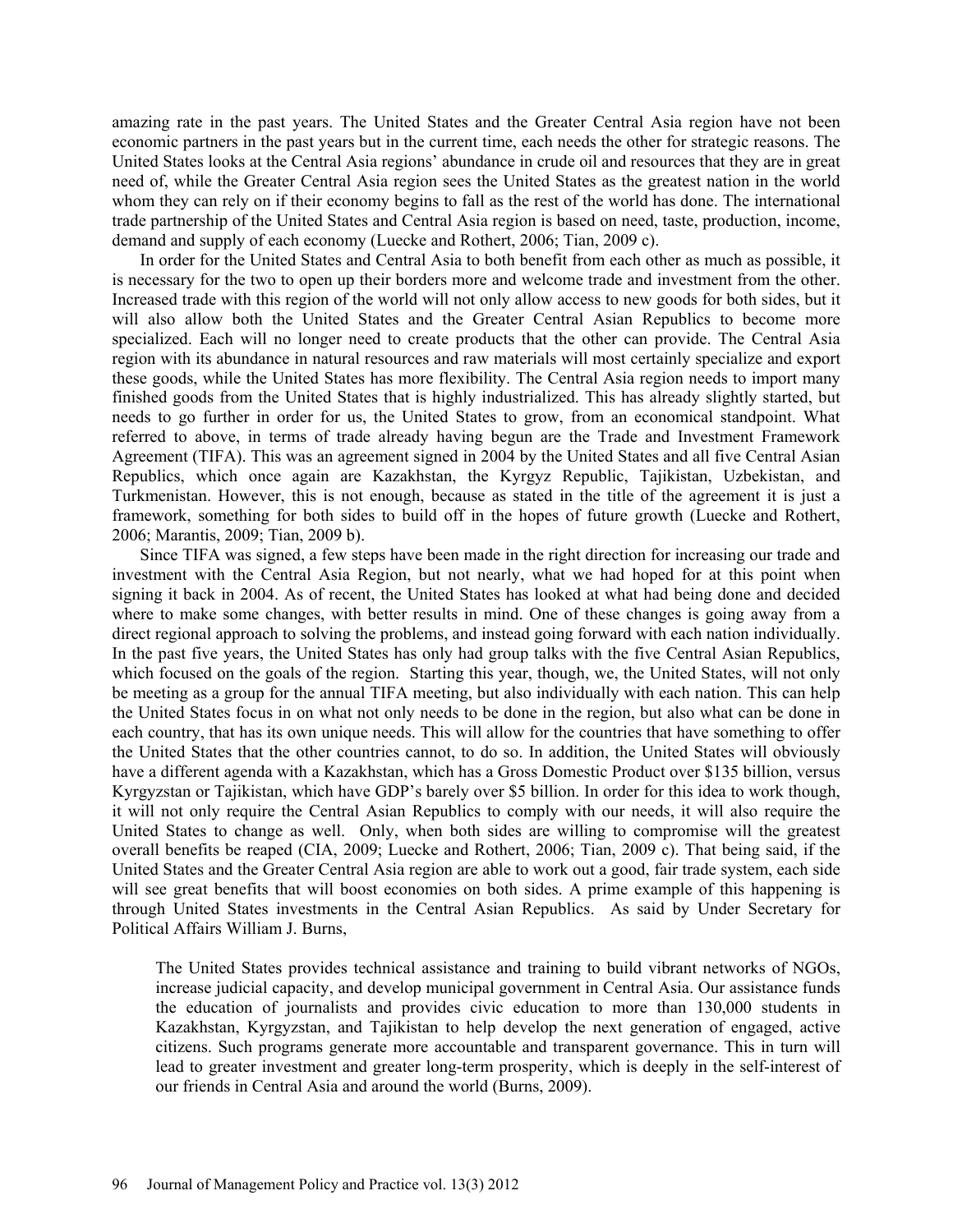Now, should this all of this happen as Burns says, the United States would profit from its investment, encouraging more investment from the United States and around the world. This, in turn, would lead to the aforementioned republics growing in stability as nations and as a part of the world economy. Finally, a period of peace and prosperity could begin to grow and flourish throughout the world economy with the Greater Central Asia region in a state that it would have only hoped for prior to joining in on world trade. The United States could also stabilize its economic downturns from recent years and return to its place atop the list of world economic powers.

#### **U. S. DOMESTIC ECONOMIES AND ITS CONNECTIONS WITH CENTRAL ASIA REGION**

The economical connections between the United States and the Greater Central Asia region are beneficial for both. The two economical parties and their interest are primarily strategic, as the United States finds themselves rather dependent on the constant success, stability and development of the Central Asia region. The outlook for this region has the potential to have a great impact on the United States government and in general the United States security. As of late, American interests have aroused in Russia and China, which have launched a coordinate campaign to get rid of the United States. The United States have been accused of organizing revolutions to get rid of the regions power. The Central Asia region is attempting to preserve the status quo of the area and erode America's action in the region. Every economy should have the goal to profit and become successful; the United States in Central Asia region is no different. Their ultimate goal from the partnership is to benefit themselves by importing the materials they have to offer at a lower price than they can produce themselves (Luecke and Rothert, 2006). Another goal of the United States in the Central Asia region is continue the development of the democratic, independent and stable states that are part of the political and economic reform. This reform plays a vital role within the development of the modern societies that are attempting to integrate world economy. One of the goals being listed is security. The counterterrorism operation has provided the United States with the stability that is needed to undertake the reforms in their long-term interest with the Central Asia region. The development of the region's economic potential allows for the market economic reforms and for foreign direct investment that is beneficial towards the United States. This is a way to improve the well-being of the people and allows diversity to take place. With the United States opening up Central Asia's states access to the markets and their economy, it will diversify their customer base and gain access in global markets. The United States driving force is said to be anti-monopoly, where the Greater Central Asia region is believed to be monopolistic. If the United States is able to create a strong relationship with the Central Asia region, there is a chance of expansion in this area. This not only helps American businesses grow and become a global company with braches all over the world but it benefits the Central Asia region as well by providing employment for the people as well as a means for production which would lower the amount they would need to import. The international trade between these two economies is positive for both (Luecke and Rothert, 2006; Mitchell, 2008; Tian, 2009 c).

The connection between the United States and Central Asia is also necessary for both. What each economy has, the other one needs. Since September 11, 2001, the United States has become somewhat dependent of the Central Asia region, mainly due to security reasons. The United States has gone as far as paying Kyrgyzstan \$180 million to keep an air force base open. Unfortunately, for the United States, only three nations in the Central Asia region allow troops from America to have bases, which has made security even more of an issue. Although the relationship began less of an economic issue, lately that has changed. These agreements were smart economically for both parties. The United States began a positive relationship where they would be able to build and expand upon, while creating a better sense of security. The Central Asia region has received a large amount of money to help their economy on the other side. One large factor that comes into play with Americans being in these countries is exporting and importing. The Central Asia region is landlocked with a difficulty reaching the rest of the world. They need to travel through other countries to reach the open sea, which for centuries hindered their global economy. With the advances of technology and with the United States in the picture, importing and exporting became a much easier process, which helped bolster the economy of this region. In the following table, it shows that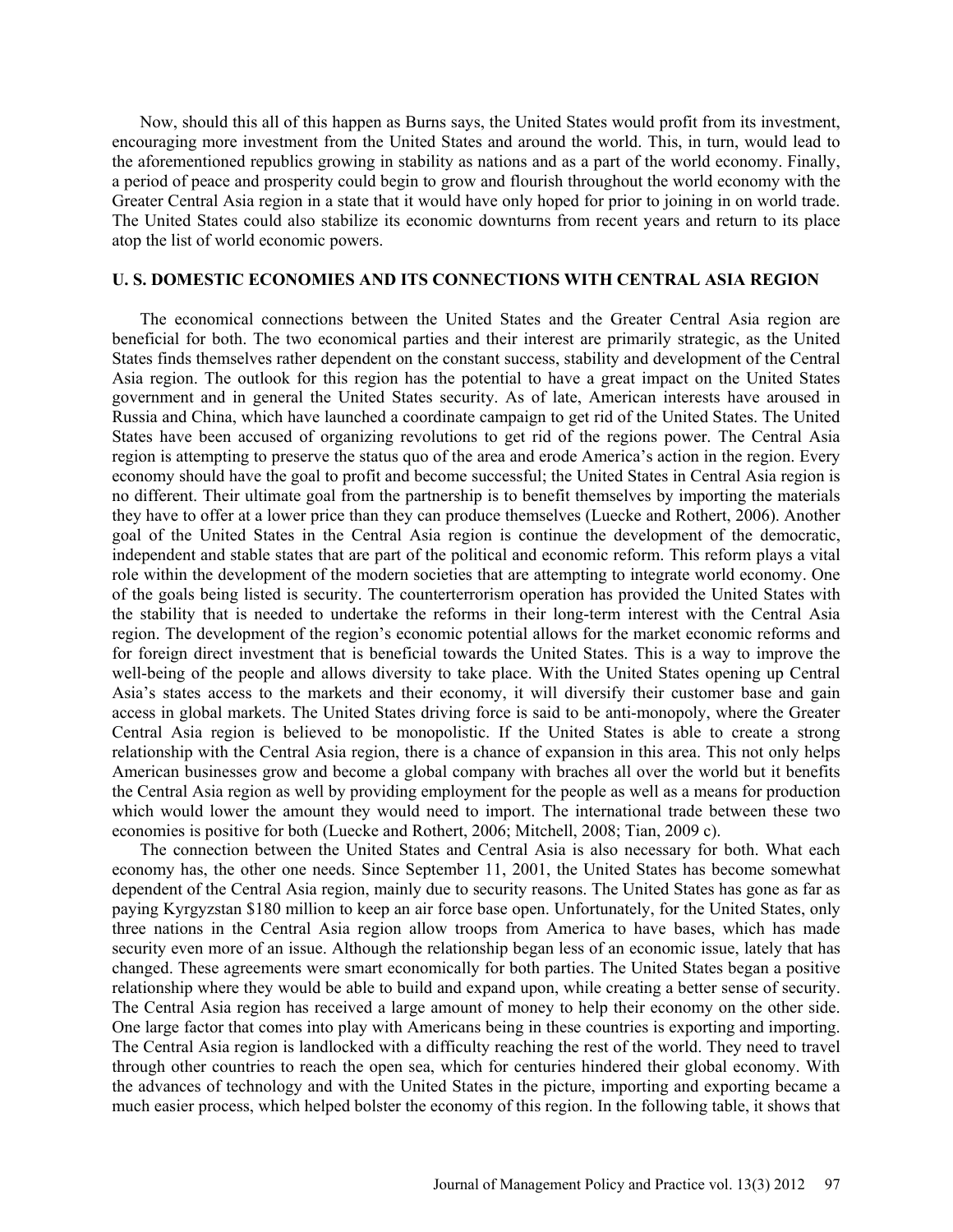the smartest option for trade is by air. Air trade has become the best option for two main reasons: Central Asia region's geographic location makes is difficult to trade with international partners any other way, and air trade is much faster than road, rail or sea (Burns, 2009; Luecke and Rothert, 2006).

|                | Freight for large exporters using full<br>units (40' container, full planeload) |            | Freight for small exporters using<br>parcels of 1 ton |      |            | Typical transit time in days by |      |            |     |
|----------------|---------------------------------------------------------------------------------|------------|-------------------------------------------------------|------|------------|---------------------------------|------|------------|-----|
|                | Road                                                                            | Rail & Sea | Air                                                   | Road | Rail & Sea | Air                             | Road | Rail & Sea | Air |
| Dushanbe (TAJ) | 230                                                                             | 83         | 1.300                                                 | 500  | 400        | 2.500                           | 15   | 28         |     |
| Tashkent (UZB) | 175                                                                             | 70         | 1.250                                                 | 300  | 300        | 2.000                           | 12   | 23         |     |
| Almaty (KAZ)   | 180                                                                             | 72         | 1.150                                                 | 300  | 300        | 2.000                           | 13   | 21         | 4   |
| Ashgabat (TKM) | 200                                                                             | 77         | .200                                                  | 400  | 350        | 2.300                           | 4،   | 28         |     |

# **TABLE 1 INDICATIVE TRANSPORT COSTS FOR LARGE VS. SMALL EXPORTERS**

Source: World Bank, Tajikistan Trade Diagnostic Study

Prior to September 11, 2001, the United States was not involved in Central Asia much at all. Since the terrorist attacks on the Twin Towers in New York City however, it has appeared that another interest for the United States is the defense of the United States and of Europe from Islamic terrorism. The United States wants to achieve an open door policy for the United Sates firms in regard to marketing. The United States interest in Central Asia had primarily been for economic reasons. Most likely its reason had been due to a concern about Russian imperialism and its influence within the region along with goals such as democratization. Although there had been little contact between the countries prior to September 11, America did attempt to define national interest back in the 1990's while it had sought to prevent emerging threats. They had attempted to achieve global peacemaking efforts in a variety of ways in the region because this would be beneficial towards the United States government and economy. In doing so, the United States had built military and political relations with the Greater Central Asian states because they believed this would influence regional governments in a variety of strategic ways. The United States involvement in the region is a direct outgrowth of past activities compared to the past that was very limited including the contacts with other countries. It is described as a "stop and go" process due to high concerns related to reliability, human rights and domestic and foreign policies. The United States have created the Operation Enduring Freedom or OEF which allows for immediate need of United States military involvement and for the United States government which allows for attainable access to several locations that American forces have not been before. This not only helps the United States military and security but it enables more economic freedom and opportunities to expand in the region. These locations allow for successful operations in which prior to this agreement, it did not happen. The United States' decisions have influenced access to more regional states and regional powers that support the United States effort to counter terrorism (Oliker, 2009; Tian, 2009 b and c).

With these efforts taking place, it will have many implications for the United States' policies towards both short and long-term for the Greater Central Asia region. Many of the United States' programs outstretch from beyond the Operation Enduring Freedom, and are predominantly non-military. The United States strives for closer ties between themselves and Central Asia in part for Caspian energy. This is a large amount of oil that will be sold on the global market as gas, which will be sold locally with no impact on the United States. America has not gained much involvement with trading between itself and the Greater Central Asia region overall however. This will be difficult to have a large change in the future because of security reasons. The United States has strategic reasons for which it needs to build and maintain closer ties with the Central Asian states. Economists believe that United States ties could help to stem Chinese, Russian and Iranian influences within the region and affect the economic development and security assistance with other great powers on the global scale. This can be achieved through committing to long-term involvement and engagement with countries throughout the world. Lately, the United States has been working with Kazakhstan to develop an elite peacekeeping agreement that would benefit the American economy, along with its connections with the Greater Central Asia region (Blank, 2007; Luker,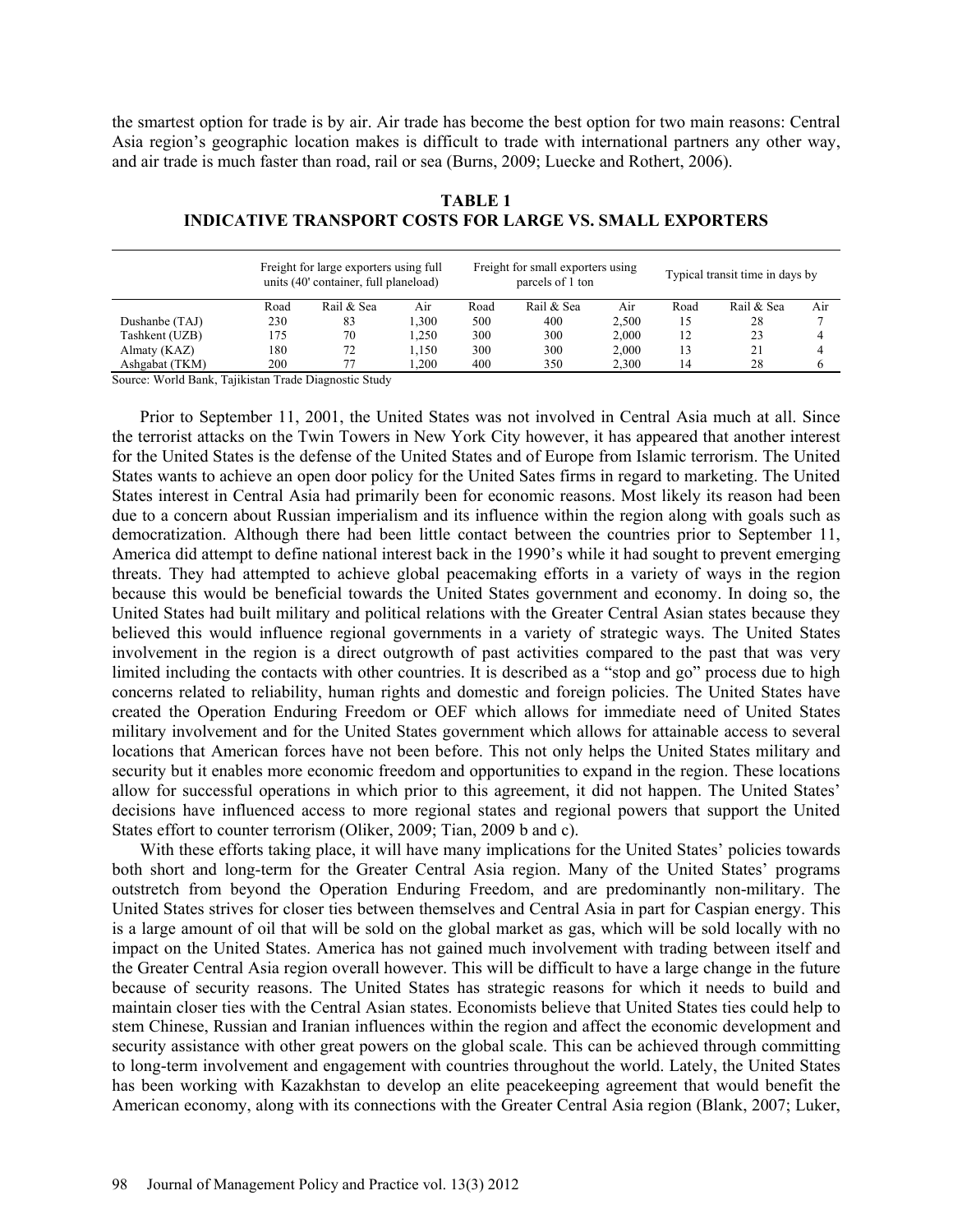2006; Oliker, 2009).

The United States involvement through the OEF support within Central Asia has been proven to be very beneficial towards the United States economy. With this fact, it all has been worth the cost of additional aids and payments because the United States economy has been benefitted from them. The United States should and needs to remain in contact and continue its close relations with the Greater Central Asian states. The Operation Enduring Freedom experience has been able to prove that it is necessary for the United States to keep itself involved in its close relations because it allows them to set up shop throughout the world that is beneficial for the American market economy. One of the reasons for the military presence in Central Asia is its interest in energy. It is projected that this region is capable of producing 10% of the world's oil, due to the Caspian oil that is widespread. This oil is easily accessible and it would only be a matter of time before the United States government would be able to get its hands on it. In Kazakhstan, the United States has become extremely interested in trade because Kazakhstan's largest export is crude petroleum oils. The total trade flow is over \$7,013 million, while the smaller Kyrgyzstan exports around \$48 million non crude petroleum oils. Apparently, the Central Asia is an important area that the United States has focused on (Luke, 2006; Oliker, 2009; Tian, 2009 b).

It is important for the United States to remain involved with the Greater Central Asian states but is questionable on how they will continue to. The United States military presence helps the stability of the government and provides the region with the ability to democratize. The United States policy does state that they have continued to pressure the Tashkent on political and economical reforms, but this pressure has cause for them to feel more empowered towards the opposition. The United States have placed a military force within the region and this was viewed as being United States supports towards the Central Asian region. This was a form of partnership and they eventually developed a written agreement, which caused for a low profile on the United States forces that were located in the region. On top of this, they wanted their neighbors and Russia to be aware of this partnership because they wanted it to be viewed and seen as being a threat towards opposing countries that could pose as a problem (Blank, 2007). It is clear that the United States involvement in the Greater Central Asia region has proven to be beneficial towards its government and market economy. The United States has proven to be strategic with its negotiations within the region and does it in a way that in both the short-run and long-run will hopefully end up being a success. The United States wanted to develop democracy, and independent and stable states that are part of the political and economic reform. They were successful in doing this. The Greater Central Asia region's future outlook has great potential in which the United States government and security can benefit from in the long-run. The terrorist attacks that took place on September 11, 2001 has caused for much of the interaction between the two regions. The interaction has caused for greater diversity and has allowed for an open door policy and a peacekeeping agreement. The OEF has been proven to be one of the many reasons of all this continued success. It has been able to prove that the United States can access the Greater Central Asia region along with it being critical for battling other threats. Finally its vital location has allowed for easy trade, because it is a transit route and this can highly impact the United States market economy (Luecke and Rothert, 2006; Tian, 2009 b and c).

### **CENTRAL ASIA ECONOMICAL SITUATION AND ITS CONNECTIONS WITH THE U. S.**

For many foreigners, this area and these countries may not be familiar, but the Greater Central Asia region has recently especially became a significant economic area due to its tremendous growth. Due to its success and growth, many major economies around the world, apart from the United States have become very interested in economic partnership. Not only do the nations all over the world near and far to the Greater Central Asia region need to create positive trading connections, but this area needs to gain these economic partnerships as well to continue to grow. Regional and international trade and cooperation are important for this area to keep on developing. The Central Asia region is an economy that has many weaknesses but does have its strengths. Although it is poorly developed compared to nations like the United States, it does still have a large part in the international economic trade world. In order to be successful, the Central Asia region needs to look at the leading economic nations, their trade agreements,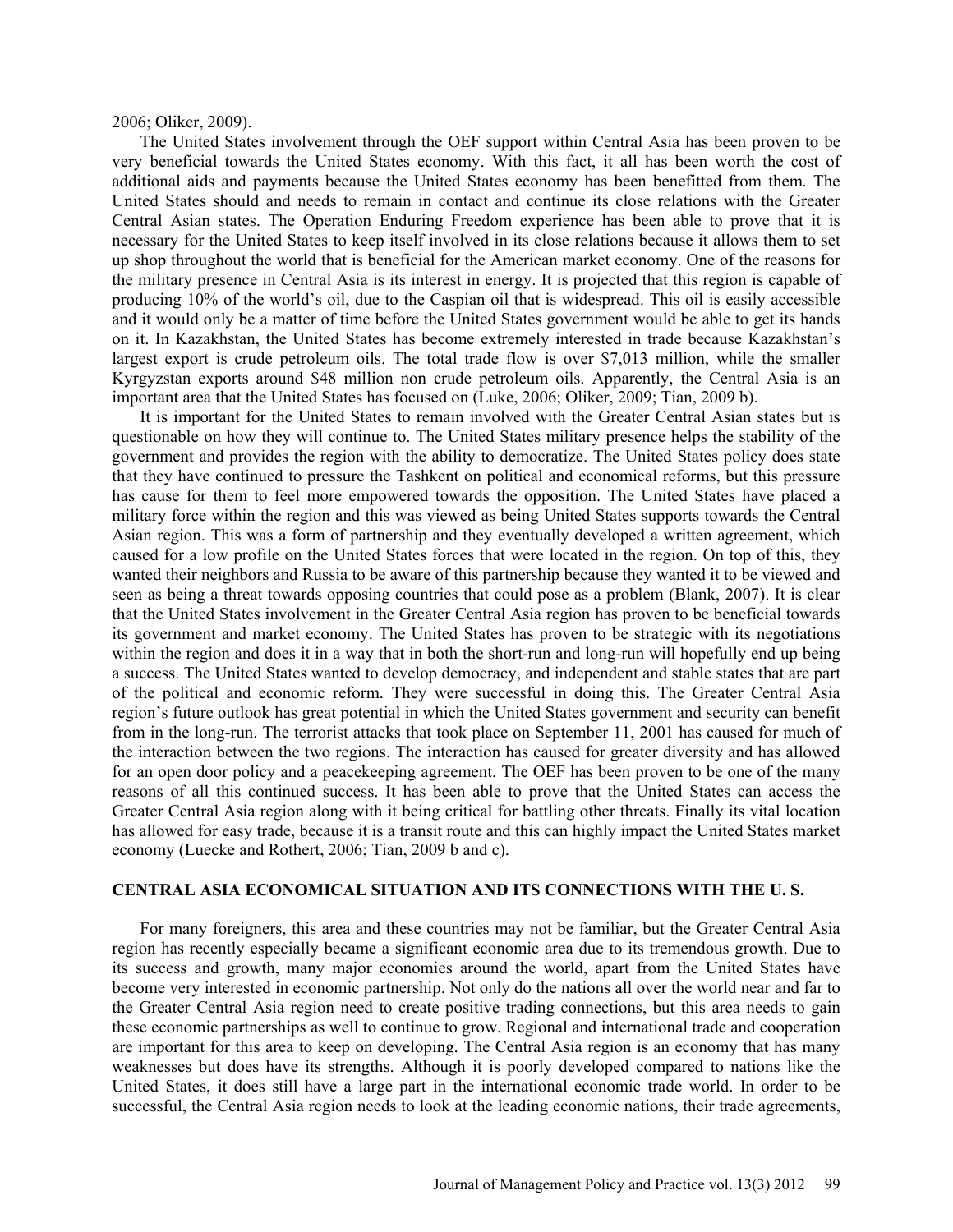policies, their strengths and weaknesses, and attempt to adopt some of their strategies. The goal of the Central Asia region in international trade is to gain money and grow by specializing in certain goods, and using comparative advantage to the maximum (Luecke and Rothert, 2006; Tian, 2009 b).

In the Central Asia region, Kazakhstan is not only the largest country in size, but it is also the leading economic force of this area. In the table below labeled Table 7, Kazakhstan is clearly shown as being the most dominant economic force of Central Asia region, as it imports and exports a substantial more amount than the rest of the Central Asia region. Kazakhstan is also one of the most oil-rich nations in the world, and with most of the world's livelihood largely based around this good, Kazakhstan has been able to grow substantially since 2000. From the year 2000 until 2008, Kazakhstan's Gross Domestic Product had risen by an average of 10% annually (Haras, 2009). Gross Domestic Product is a basic overall measure of a nations overall economic performance, which takes in the market value of all final goods and services within a year. Kazakhstan's growth is tremendous compared to the growth of the major economic forces around the world. During this same time, the United States only averaged an annual Gross Domestic Product growth of 3%. These times of great prosperity are possibly ending however. It is expected that the economy is only going to grow around 5% in the next few years, which compared to other nations is still very impressive, but much of a slowdown. The reason for this slowdown is a result of the global economic crisis that is taking place (NationMaster.com, 2009).

**TABLE 2 CENTRAL ASIAN COUNTRIES: COMPARISON OF INTERNATIONAL TRADE**

|                                                                         | Kazakhstan | Uzbekistan | Tajikistan | Kyrgyzstan |
|-------------------------------------------------------------------------|------------|------------|------------|------------|
| Exports IMF-DTS (million US\$)                                          | 12.921     | .894       | 791        | 582        |
| Exports ITC (million US\$)                                              | 12.926     | .760       | 552        | 582        |
| Imports IMF-DTS (million US\$)                                          | 8.510      | 2.484      | 881        | 717        |
| Imports ITC (million US\$)                                              | 8.409      | 2.159      | 582        | 717        |
| $\alpha$ $\beta$ , $\alpha$ $\beta$ , $\beta$ $\beta$ , $\beta$ $\beta$ |            |            |            |            |

Source: Data from IMF and ITC

Luckily, for the Central Asia Region, their geographic location has partially secluded themselves from the effects of the crisis that is occurring around the world. Apart from Kazakhstan, the countries of Kyrgyzstan, Tajikistan, Turkmenistan, and Uzbekistan are much smaller nations that are more geographically isolated from the rest of the world. Not only are they isolated due to their location on Earth, but they are more economically isolated as well. So far, the world predicament has yet to have much of an impact on these nations. However, the economic troubles of Kazakhstan and the rest of the world are beginning to leak into these nations too. There are hundreds of thousands of workers from Kyrgyzstan, Tajikistan, and Uzbekistan that work in Kazakhstan and also Russia, especially in the construction field who are losing their jobs and being sent back home (Burles, 1999; Haras, 2009). In Kazakhstan itself, where the country was in denial that the global crisis would hit home, now is facing many problems. In October 2008, the prime minister, Karim Massimov was given the power to oversee the economy and take any steps to stabilize it. Recently, these problems have surfaced, as large mining companies have had to cut production and layoff thousands of workers, or put them on leave for half pay. In order to combat these issues, the government decided to place \$15 billion into the economy which equals about 15% of the Gross Domestic Product. These issues steps will hopefully smooth out the problems, but these nations that believed they were safe from the global financial crisis are now beginning to see the effects. These layoffs and job cuts not only hurt the economic situation of this entire region, but also can cause social tension and a morale decline for all the people (Haras, 2009).

In order to combat these issues, regional and international trading and cooperation especially with the United States are necessary. In terms of regional economic cooperation, the Greater Central Asia region has gone through some problems. The surrounding area has caused regional connections to be difficult. Afghanistan, which borders this region to the south, has gone through a continuous war since 2001, when the United States invaded it following the terrorist attack that occurred on September 11, 2001. Trade with this region has become almost impossible. There have been signs of improvement for trade both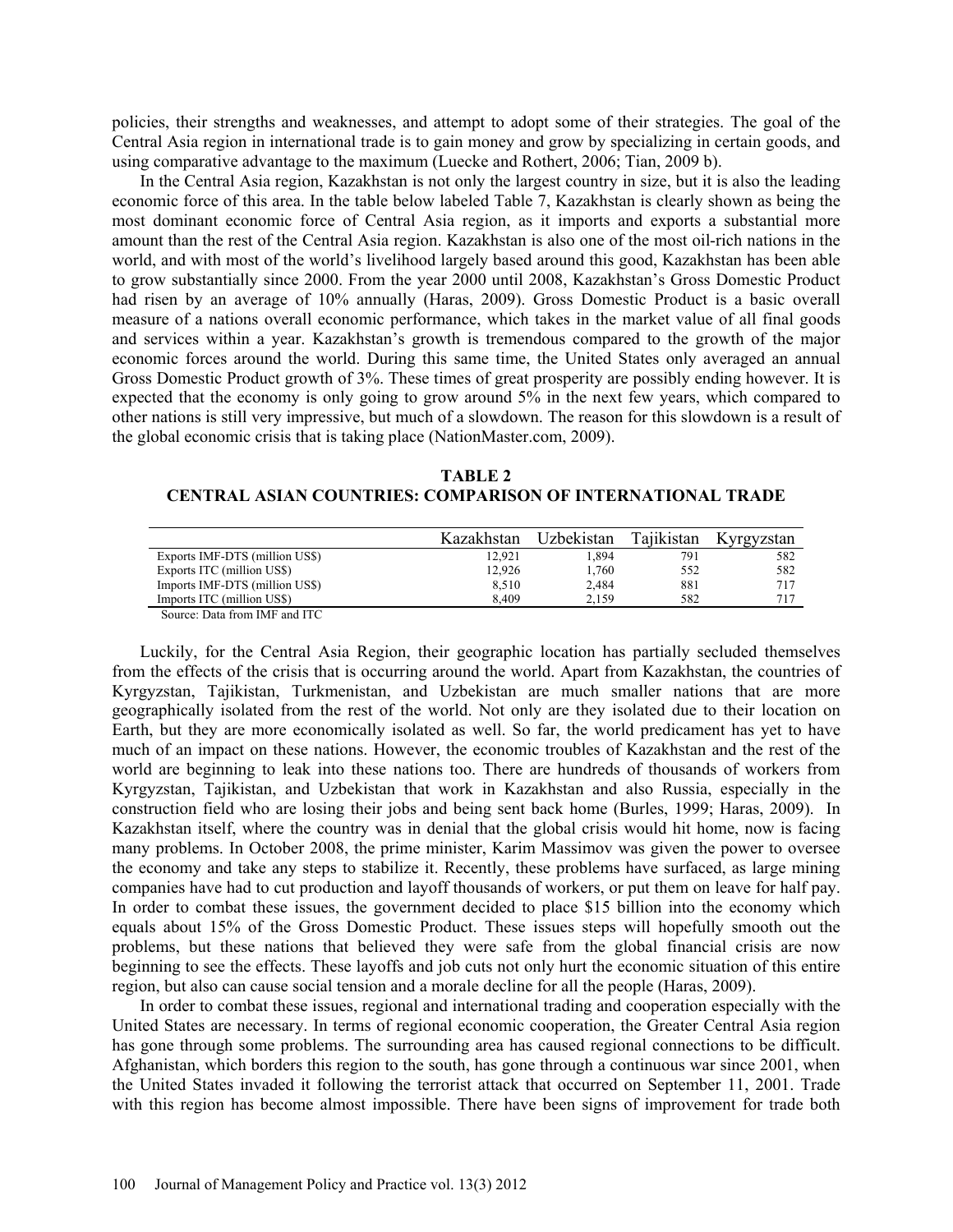regionally and internationally for the Greater Central Asia region however. Relations with the United States have strengthened, the former prosperous Silk Road which passes through Central Asia has slowly to return to its prime, the collapse of the U.S.S.R., and the fact the China has started to open up its trade with the entire world all show signs of economic future success in this area (Burles, 1999; Tian, 2009a).

One area that Greater Central Asia region needs to look to invest their regional trade and cooperation is with China. Gradually, China has been able grow in influence in this area because it is more economically, geographically, and politically a better choice for this region. These five countries are land locked with no source of trade by sea (Burles, 1999). A relationship with China opens up trade and relations with the entire world much easier. This region is looking for a large more stabilized economy that they can rely on, in these current times of uncertainty, while China on the other hand is looking at this region for an expansion in economics as well as enabling contact to some much important energy resources that are prevalent in this area. China is only second to the United States in the amount of oil imported into their country (NationMaster.com, 2009). With China's large economy and especially their automobile industry expanding, China is in need of the excess billions of tons of oil the Central Asia region has to offer. China and these five countries have what the other one is in need of, which makes their relationship ideal. As much as China had attempted to develop relations with the Greater Central Asia Region, geographic distance, political and social differences, as well as other developed countries like the United States competing for partnerships, creating a stronghold on this great economic area will be difficult (Burles, 1999; Tian, 2009 c).

Infrastructure is one of the problems that are holding back regional and international trade and cooperation for the Greater Central Asia Region. In order for both parties to be more successful, the transportation of goods in this area needs to be more efficient. The infrastructure of the less developed areas needs to be improved, including building or improving roads, railways, ports, and other modes of transportation. Economies around the world who are interested in trade with the Central Asia region see these infrastructure problems and see the difficulty are importing and exporting goods and may not become partners. The Central Asia region needs to build up their infrastructure and improve in the speed of trade if they want to establish international trade partners. In order for the economy of this area to flourish, nations who are hoping to be trading partners needs to have efficient ways of getting the goods. With an improvement of the infrastructure of the region as a whole, it will be beneficial for all in the long run. Due various historical, political, and economical factors, the United States has been playing a role as the "world police", which brings benefits but also creates problems to the US. Currently, the US has its military forces in Iraq and Afghanistan. Both of these countries are near the Greater Central Asia Region, with Afghanistan bordering three of the countries. As much as China is attempting to become economic partners with this region, America is trying just as hard. The Central Asia region itself needs to create a relationship with America just as much too. The U. S. needs to maintain a good relationship with this region both politically and economically (Burles, 1999; Jawad, 2009).

First politically, America is at war in these two countries and neither nation is too pleased with their invasion. America is despised by a great number of people near, around, and inside the Greater Central Asia Region. In order to relieve some of the tension and hate that has built up due to these wars, America needs to create a stable and honest partnership with the Central Asia region. If they are able to do this, not only will this region see America in a new way, but hopefully so will other surrounding areas. Economically, the United States has much to gain in the Central Asia region, as America is the largest importers and consumers of crude oil in the world, which just happens to be what this region has a large amount of resources. The United States imports over 12,000 barrels of crude oil per day, which is more than double Japan who is second. The United States also consumes over 20,000 barrels of crude oil per day, almost three times as much as China. It is obvious that the United States has a necessity for oil (McComick, 2008; Luecke and Rothert, 2006). As much as the Central Asia region has been extremely prosperous in recent years, the global financial crisis is beginning to hit this area too. As much as this land locked region hoped that would be safe from the decline it has not happened. More than any other time, the Central Asia region needs the United States for prosperity and economic growth. America is by far the world super power in many ways. Despite the recent fall of the economy, America still has the largest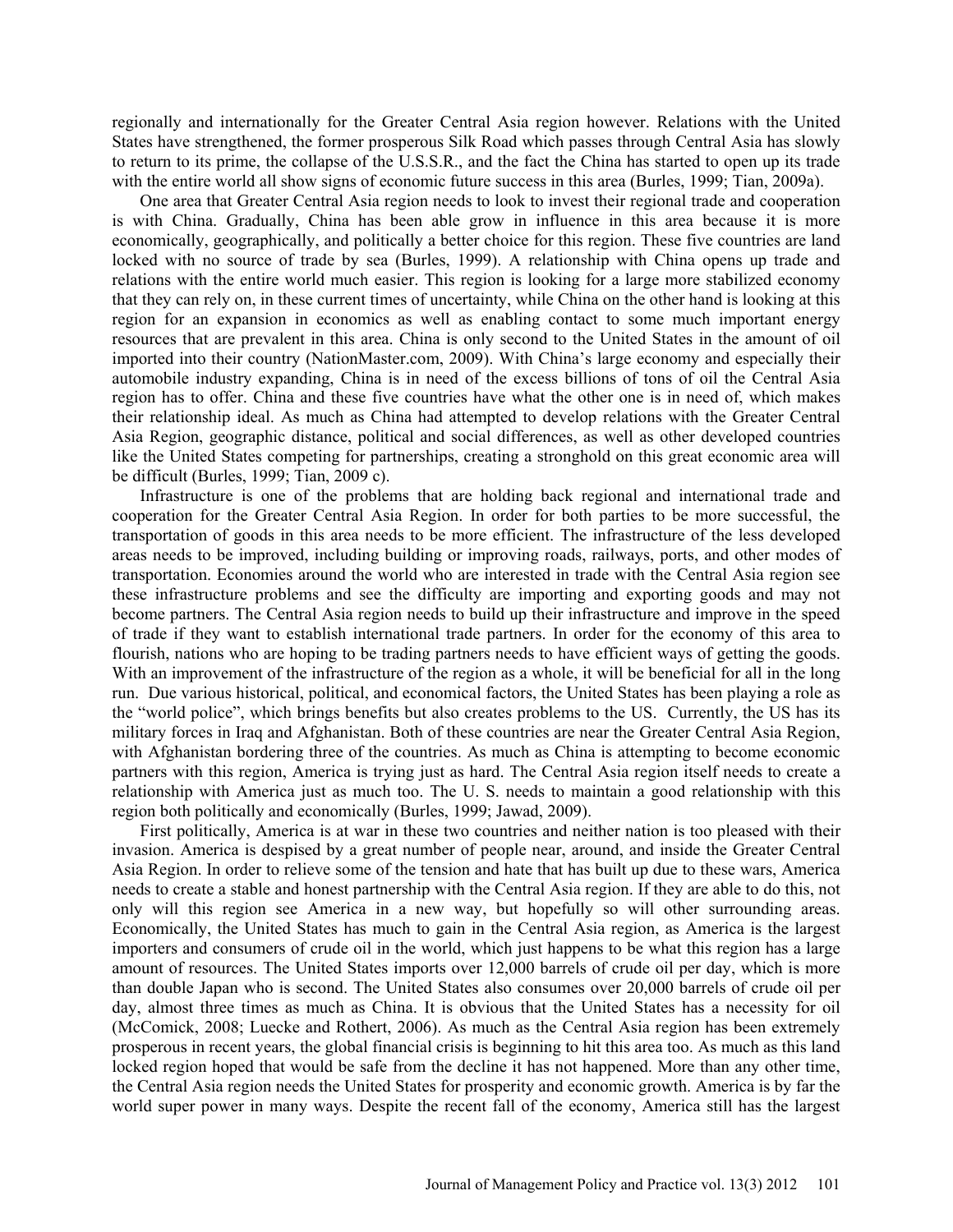GDP, over \$14 trillion and almost  $\frac{1}{4}$  of the total gross world product, around three times larger than any other country. It also has low unemployment rate, while having a huge purchasing power, over 20% of the entire world (NationMaster.com, 2009). The Central Asia region needs to have strong bonds with the United States, because it is the most significant country in the world in international trade. America imports more than any other country, and is one of the three highest in exports too. The United States also more than doubles any other country even China in the consumption of crude oil.

During this time of economic uncertainty and a concern in the eyes of many about oil, and even gas prices in America and around the world, the Central Asia region and America need each other. The Central Asia region can use the United States as an example for their region. By becoming partners, this region can lean on the American economy during these troubled times, in case they are not able to hold their own. In addition, they will be able to use America's massive purchasing power and need for the resource that they have a surplus of to their advantage. This region has more resources than they can use, and by becoming partners and selling their excess to the top world power, they now can feel safe from the global crisis. As long as there is still a large resource available in their region and a demand for it, the Unites States will always be willing to be partners and help build the economy of the Central Asia region. Both sides of this trade partnership are winners and both need each other desperately during this economic time (Luecke and Rothert, 2006).

#### **THE U. S. MAJOR ECONOMICAL INTERESTS IN GREATER CENTRAL ASIA REGION**

More recently, the Obama Administration has listed five objectives of what it terms an enhanced U.S. engagement policy in Central Asia. These five objects are: 1) to maximize the cooperation of the states of the region with coalition counterterrorism efforts in Afghanistan and Pakistan; 2) to increase the development and diversification of the region's energy resources and supply routes; 3) to promote the eventual emergence of good governance and respect for human rights; 4) to foster competitive market economies; and 5) to increase the capacity of the states to govern themselves, and in particular to prevent state failure in Tajikistan and Kyrgyzstan, including by enhancing food security assistance. Evidences of such kind of enhanced engagement include the establishment of high-level Annual Bilateral Consultations (ABCs) with each of the regional states on counter-narcotics, counter- terrorism, democratic reform, rule of law, human rights, trade, investment, health, and education, the increased foreign assistance to the Central Asian countries (see Table 3 for detailed information, Nichol, 2011).

| <b>Central Asia Countries</b>     | FY 1998 through FY<br>2008 Budgeted <sup>a</sup> | <b>FY2009</b><br>Actual <sup>b</sup> | <b>FY2010</b><br><b>Estimate</b> <sup>b</sup> | <b>FY2011</b><br><b>Request</b> <sup>b</sup> |
|-----------------------------------|--------------------------------------------------|--------------------------------------|-----------------------------------------------|----------------------------------------------|
| Kazakhstan                        | 1,655.55                                         | 22.422                               | 18.885                                        | 18.3                                         |
| Kyrgyzstan                        | 93.5                                             | 58.932                               | 131.37 <sup>d</sup>                           | 46.925                                       |
| Tajikistan                        | 819.48                                           | 35.765                               | 48.299                                        | 47.089                                       |
| Turkmenistan                      | 298.5                                            | 8.851                                | 16.35                                         | 13.325                                       |
| Uzbekistan                        | 885.31                                           | 8.555                                | 12.04                                         | 12.14                                        |
| Regional                          | 89.18                                            | $15.0^\circ$                         | $23.4^\circ$                                  | 19.1 <sup>c</sup>                            |
| Total                             | 4,711.52                                         | 149.525                              | $250.339$ <sup>d</sup>                        | 156.879                                      |
| As a Percentage of aid to Eurasia | 14%                                              | 19%                                  | 41%                                           | 26%                                          |

# **TABLE 3 FOREIGN ASSISTANCE TO CENTRAL ASIA, FY1992 TO FY2010, AND THE FY2011 REQUEST** (MILLIONS OF DOLLARS)

Sources: State Department, *Office of the Coordinator of U.S. Assistance to Europe and Eurasia*; *Congressional Budget Justification for Foreign Operations, FY2011*.

a. Includes funds from the Aid for Europe, Eurasia, and Central Asia (AEECA) account and Agency budgets. Excludes some classified coalition support funding.

b. Includes funds from the Aid for Europe, Eurasia, and Central Asia (AEECA) account and other "Function150" programs. Does not include Defense or Energy Department funds, funding for exchanges, or Millennium Challenge Corporation aid to Kyrgyzstan.

c. Includes only funds from the AEECA account and the State Department's Child Survival and Health programs.

d. Includes \$77.6 million provided after the April 2010 coup and June 2010 ethnic violence.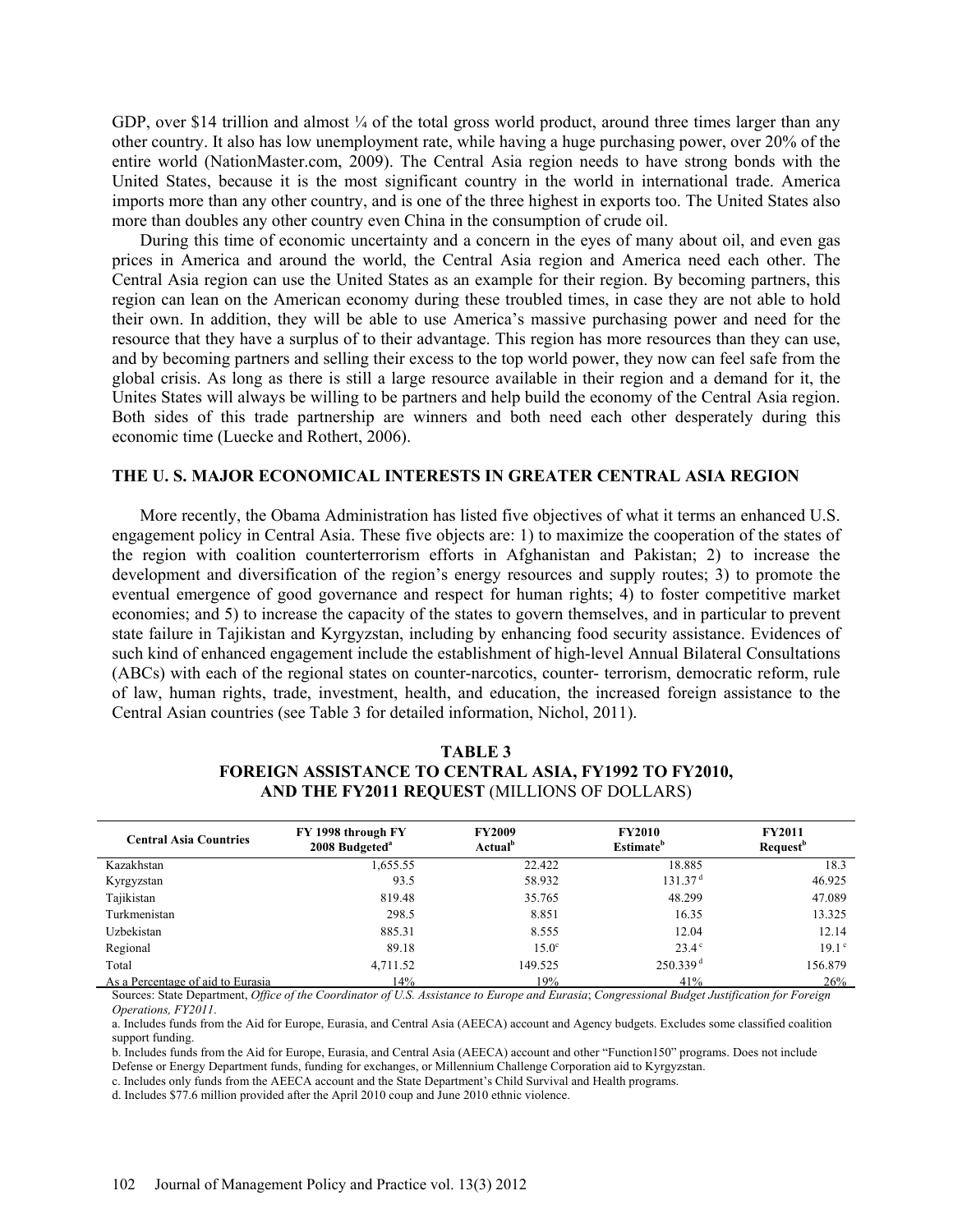The United States has its major strategic economic interests in the Greater Central Asia region. Some of which include "fostering political stability, maintaining access to regional markets, ensuring freedom of navigation, and preventing the rise of any hostile hegemony" (Binnendijk, 1996). The United States sees the Central Asia region as a perfect trading partner due to their amount of raw materials and resources they have a surplus of, while they are also an area for expansion. The location of the Greater Central Asia region is very strategic to the US as it is very close to Russia, Iran and China itself. At this point in time, the United States is involved in the War on Terror, thus it is important to keep surrounding countries on the United States side. However, because the United States is so involved in the Middle East, the U.S. needs "access to airspace and territory in the middle of Asia" among other things "Russia and China view any U.S. Presence in Central Asia as a type of threat to their virtual interests" (Blank, 2007). To retain the military presence of the United States in Asia is a crucial strategic interest to the US, therefore, for the US to maintain power in the Pacific by being able to keep troops in the region is an effective way to enhance its this strategic interest. At same time, to uphold a strong relationship with Japan is also very important to the United States, which enables the U.S. to promote its own economic interests in Pacific region. The U.S. also has its economic interests with China, especially when both countries are working in an "effort to ban nuclear testing, to fight drug trafficking and alien smuggling, and to protect the environment". China is a nation on the rise who is, and will be very important to the economy. It is important that the United States has and maintains a good relationship with China especially because China is helping the U.S. with so many important economic and global issues (Warren, 1996).

The United States is the largest economy in the world but its growth is extremely slow, only growing around 2% annually in recent years, while China who is now the second largest economy in the world is growing at an amazing 10% annually. The U. S. ecnomy is obviously doing something wrong and sees the Central Asia region as an area that can help with their growth. In order to expand the trade with this area, the United States has encouraged the Central Asia region to become members of the World Trade Organization. Only Kyrgyzstan out of the five nations in the Central Asia region is a member. If the entire Central Asia region joined the WTO, the ability to trade with this region would increase greatly. The United States has spent billions of dollars in the Central Asia region already, mostly in business and the areas of oil and raw materials. In the Central Asia region there are oil deposits that have not even been explored yet (Luecke and Rothert, 2006; Tian, 2009 b and c). With the world market in need of oil, the United States sees this as an opportunity to get a step up of the rest of the world. Because the United States has a shortage in oil in its own country, importing oil is the only option. These areas in the Central Asia region that need exploring demand millions and millions of dollars to start, which the countries in the Central Asia region do not have. The United States can however step in and help fund these projects, while being able to import much of the oil. Each side of the partnership benefits substantially. Apart from the import and export of oil, the United States knows that the Central Asia region lacks the tools, and capital to produce many goods. The United States however can produce these goods and become even a larger trade partner for this area. In the table below, it shows the countries of the Central Asia region and their largest imports and exports of goods. The country of Uzbekistan imports parts and access of motor vehicles, aircraft, and spacecraft the most. Kazakhstan and Kyrgyzstan both have a great need to import cars and machinery, while Tajikistan has a need for chemicals as well as wheat and flour. All of these needs that the GCAR has, the United States specializes in the production of them. The United States has abundance in many of these goods and is able to trade them to the Central Asia region easily (Luecke and Rothert, 2006).

### **CONCLUSION**

The region defined as Central Asia until recent years was of little importance for the United States and most of the rest of the world in many ways. This region consists of the five former Soviet Republics: Kazakhstan, Kyrgyzstan, Tajikistan, Uzbekistan, and Turkmenistan. This region came into existence due to the fall of the former Union of Soviet Socialist Republics (USSR). The reason the Central Asia region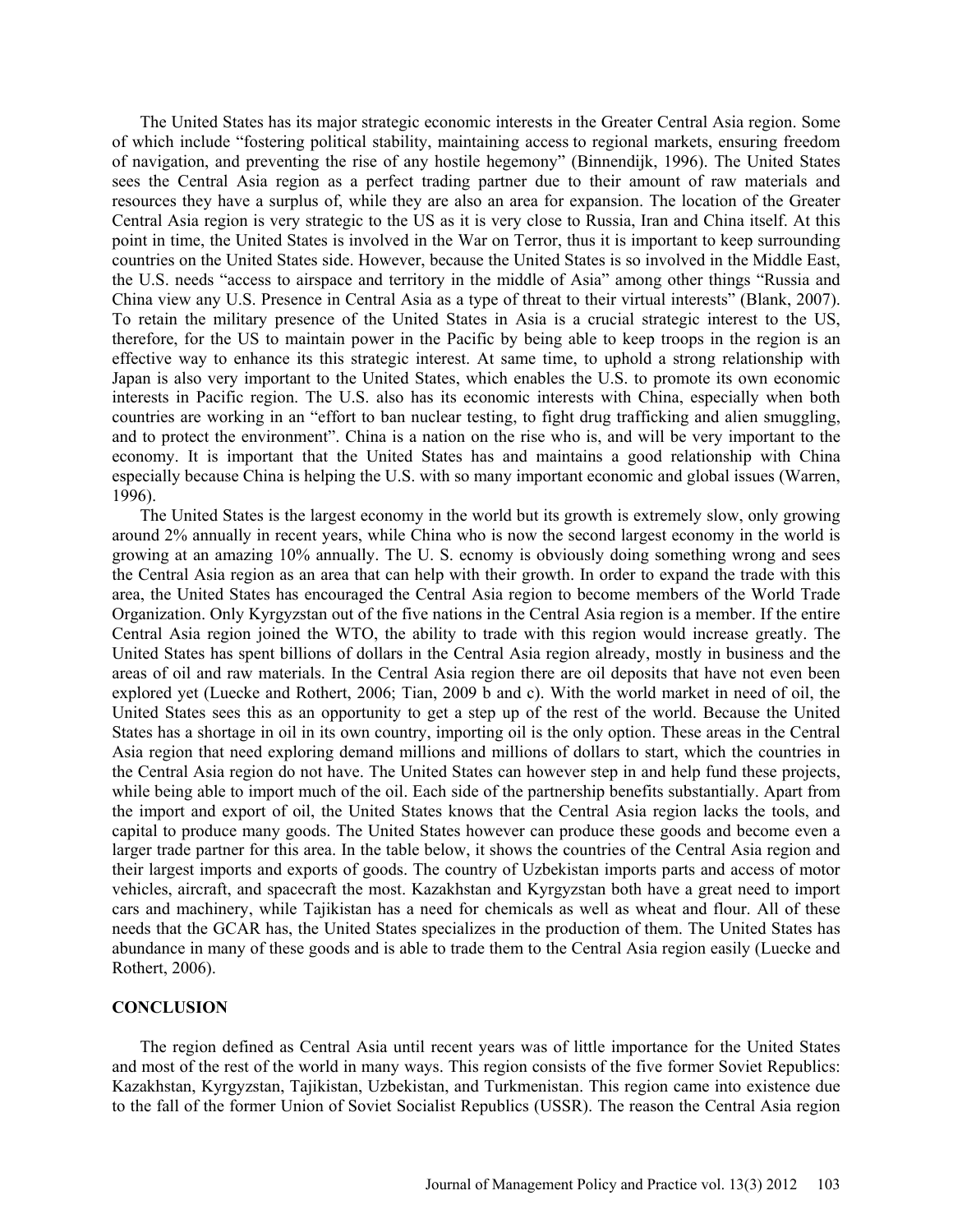was able to gain significance in the world from an economic standpoint, was because they were able to gain freedom in their trade. This area is secluded from the world as it is landlocked on all sides. They were also sealed off in trade in almost all areas until 1997, when China joined the World Trade Organization and opened their doors to the world. The United States and the Central Asia region have much to benefit from each other. It is important that each open their borders and invite more trade and investment with each other. This began first in 2004, when the United States and the five Central Asian Republics signed the Trade and Investment Framework Agreement. This agreement has recently progressed more as the United States and each nation meet to discuss the needs and wants for both sides. The United States has much to gain from the partnership with this region, as does Central Asia with the United States. The United States has many economic benefits with cooperation with the Central Asia region, but it goes much deeper than that. Recently, there has been much hatred towards America coming from around this region. The United States believes that going directly to the area and creating strong ties and a positive relationship will promote future partnerships with America, discourage terrorism from the area, increase national security, while improving the quality of life for the region. America has as much to gain in an economic sense as it does with a social and militaristic way. The creation of Operation Enduring Freedom has demonstrated this, which allows the America military to be involved in areas such as Central Asia that they have previously not been before. This presence has long-term and short-term effects for America. The goal is to create long-term trading partners, while in the current time being able to obtain some of the precious raw materials and energy this region has to offer (Gongol, 2005).

# **REFERENCES**

Binnendijk, Hans (1996). *U.S. Strategic Objectives in East Asia*. Washington D.C.: National Defense University.

Blank, Steven. (2007). "U.S Interests in Central Asia and the Challenges to Them." Retrieved in Nov 2009 from <http://www.strategicstudiesinstitute.army.mil/pdffiles/pub758.pdf>.

Burns, William J. (2009). "Silk Road Trade and Investment: New Pathways for U.S.-Central Asia Economic Ties." Retrieved in October 2009 from Web Site: <http://www.state.gov/p/us/rm/2009a/130389.htm>.

Central Intelligence Agency. (2009). Retrieved in October 2010 from https://www.cia.gov/library/publications/the-world-factbook/fields/2195.html.

Gongol, Brian. (2005). "Five Big Economic Threats to the United States." Retrieved in Oct. 2009 from: <http://www.gongol.com/research/economics/economicthreatlist/fivethreats/>.

Haras, Uliana. (2009). Kazakhstan Economics. Retrieved in Oct. 2009 from <http://www.edc.ca/english/docs/gkazakhstan\_e.pdf>.

Jawad, Said. (2009). "Business Opportunities in Afghanistan and Central Asia." *Retrieved in* Nov. 2009 from <http://www.embassyofafghanistan.org/speeches/speech40.html>.

Luecke, Matthias, and Jacek Rothert (2006). *Comparative Advantage in International Trade for Central Asia*. Washington, D.C.: World Bank.

Marantis, Demetrios. (2009). "Remarks by Ambassador Demetrios Marantis at the U.S. Chamber of Commerce." U.S. Chamber of Commerce. Retrieved in October 2009 from <http://www.ustr.gov/aboutus/press-office/speeches/transcripts/2009/october/remarks-ambassador-demetrios-marantis-us-cha>.